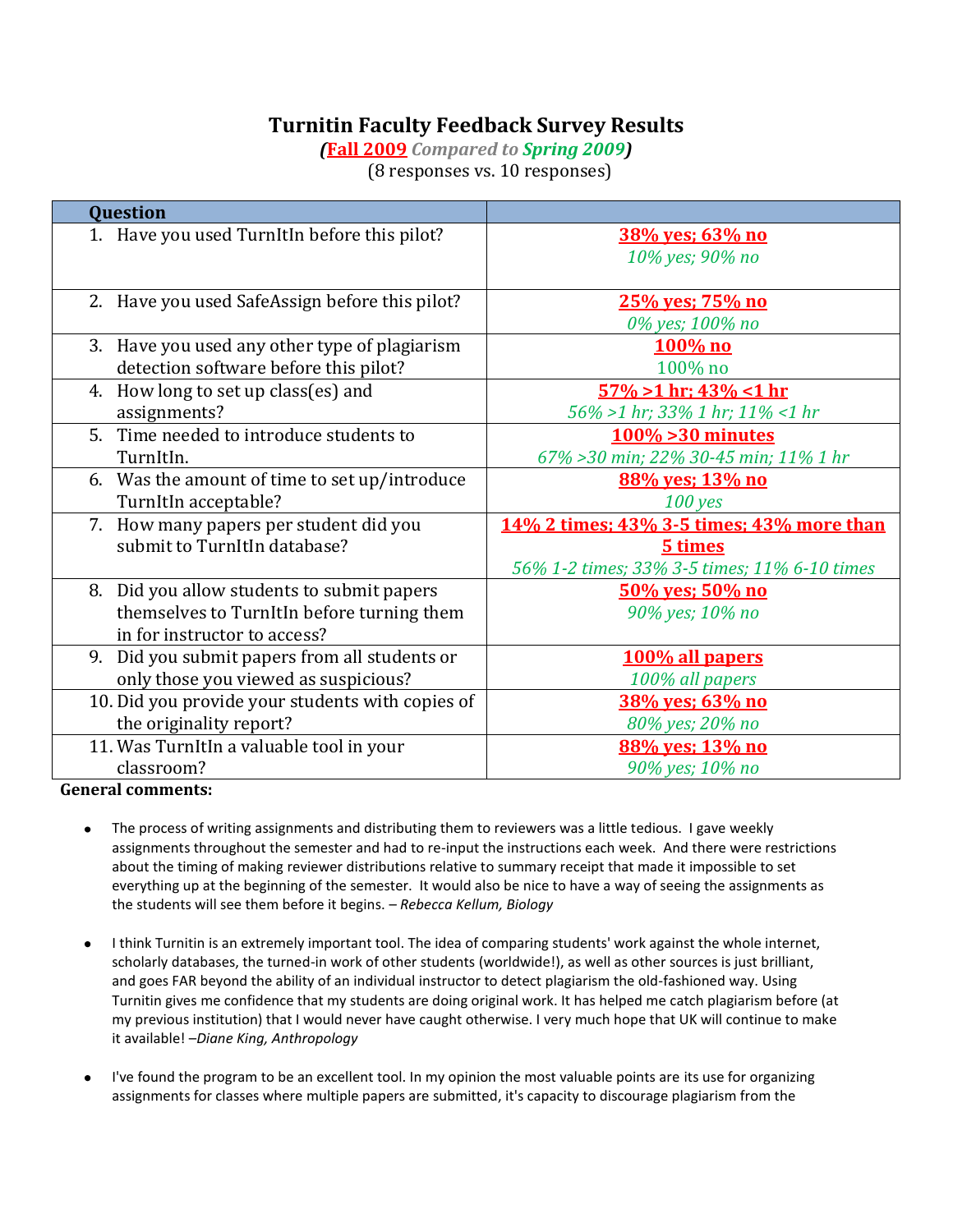outset, it saves paper, and it provides a secure and consistent system for papers to be turned in. I have also been more apt to increase the content of comments and feedback to students with the Grademark system. –*Aaron Godlaski, Psychology*

- This was a great program for my course since my course was a literature course. In past semesters I have had a problem with students copying their book reviews directly from Internet sources (verbatim.) Having the students submit their work through Turnitin and subjecting it to the originality report was a big deterrent to students who might be tempted to do this. I found it to be a great program, easy to use, and I liked being able to create a database for comments and making rubrics. I would like to use it again. –*Susan McHugh, Library Sciences*
- I have been extremely pleased with using TurnItIn (TII) this term. At first I was worried that it might prove difficult for the student to properly submit work, for graders to use the tools, or that using TII through Blackboard would be difficult. However, my concerns were unfounded and it all went very well. The ability to check for student plagiarism or "sharing" each other's work was so easy. When one has TAs reading only some of the papers from a class, it would be possible for one paper to be submitted by each of two students and be read by two TAs without knowing there was only one original paper and not two. The ability of the program to check the internet for material that may have been cited without attribution was also helpful. The reduction in the amount of paper handling necessary was very valuable. I didn't have to worry about losing papers or having a staple come undone and losing part of a paper. There were no problems with--gee my ink ran out, I forgot my paper on my desk, or whatever the equivalent of my dog ate it excuse a student may have offered. I also really liked the Grademark function for the TAs to make notes on the paper for the student and me to see. In particular, this allowed me to make any further comments on a student paper before the paper was returned, or rather revealed to the student. I would really like to use this program again to try the rubric grading function as well. I would strongly recommend that UK continue to make TII available for us to use. It makes the whole process of having a student do written work so much less burdensome. I did not use the peer review process so I cannot comment. I really, really, really liked using Turn It In. The TAs and I could spend more time reading and commenting on student work without having to deal with all that paper collection, handling, and returning. Scores were placed simultaneously on the paper and in the Blackboard grade sheet without transcription errors. I could easily see any work sharing by students as well as any use of internet sources that were not cited properly. The TAs did not have to confer to check for two papers with verbatim answers. The interface with Blackboard was also very easy to use. … some feedback from a student…he really liked being able to see the results of the similarity checking. – *Ann Eike, Economics*
- I have been requiring a paper or long research memo in each of my upper-level classes for some time. Since the inception of the internet and the creation of these free essay websites, I have wrestled with how to ensure that students do at least a modicum of research and work themselves. One thing I do that is easy to implement and actually seems to improve the quality of students' papers is to require them to make a copy of and attach as an appendix every source they use in writing their paper. I emphasize up front that I look through their sources and assess the quantity and quality of their research effort before I start reading their paper. I know that I still get a lot of cutting and pasting from websites, and I'm sure that every now and then a motivated (unmotivated?) student acquires an entire paper along with its references, makes copies of the references, and turns in a package that is not their own work. But this approach does significantly raise the cost of cheating, but doesn't really increase the cost to other students of writing an original research paper. And it requires almost no extra work on my part. – *Frank A. Scott, Jr., Gatton, Economics*
- I do think the plagiarism feature was helpful in terms of teaching students about plagiarism. The visual image of highlighted text goes a long way in terms of getting this across, I think. –*Jessica Hollis, English*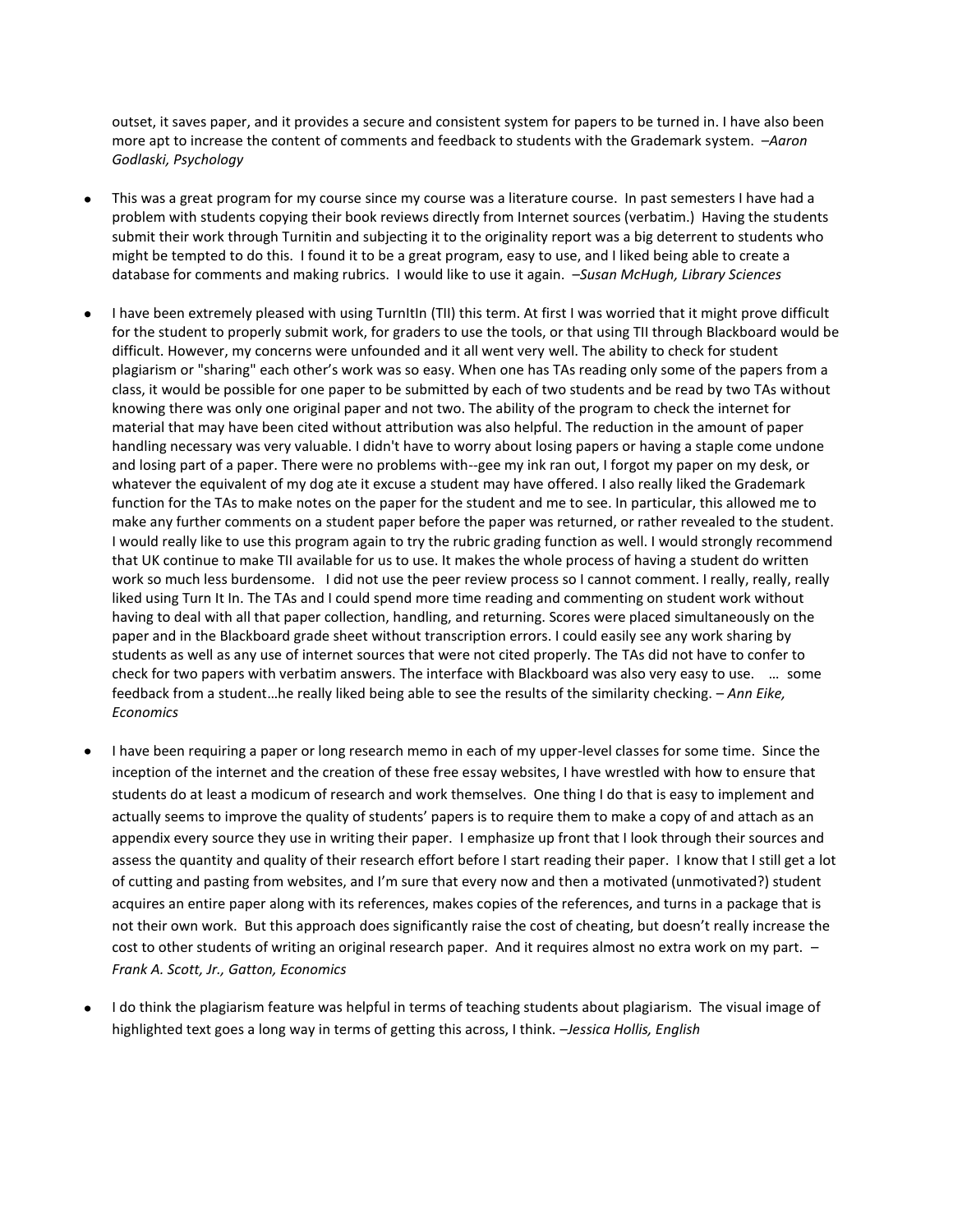Turnitin was used as a self-assessment tool for the students; not to police student papers. In this regard I feel  $\bullet$ Turnitin served as a useful learning tool (and potentially as a deterrent). –*Richard Eitel, Chemical and Materials Engineering*